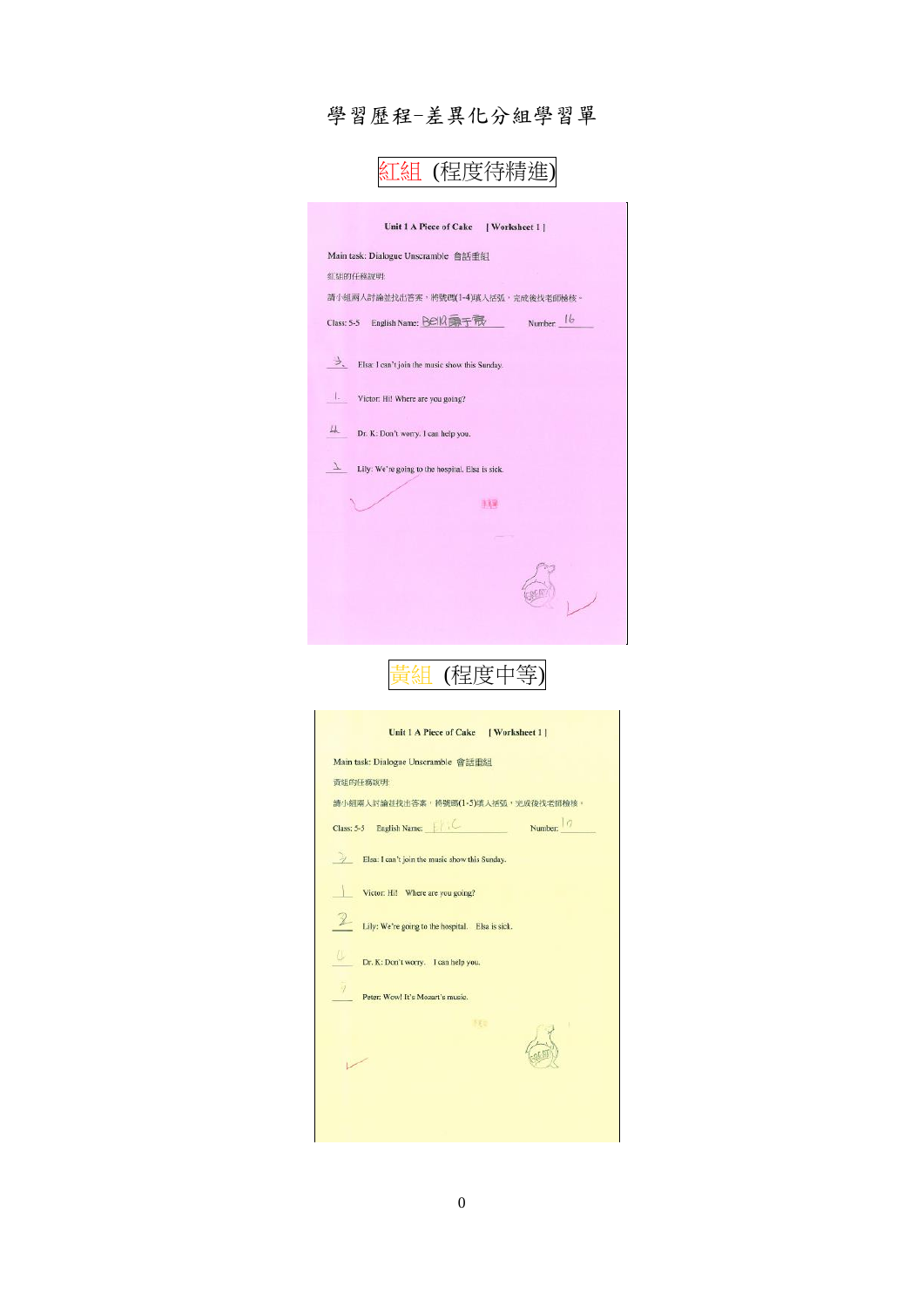

| Unit 1 A Piece of Cake [ Worksheet 1]                                                            |
|--------------------------------------------------------------------------------------------------|
| Main task: Dialogue Unscramble 會話重組<br>據組的任務說明:                                                  |
| 請小組兩人时論並找出答案, 將號碼(1-8)填入空格, 完成後找老師檢核,                                                            |
| Class: 5-5 English Name: $\left[\begin{array}{ccc} A \times 1 \cap C \end{array}\right]$ Number: |
| Dr. K: Don't worry. I can help you.                                                              |
| Victor: Hi! Where are you going?                                                                 |
| Р,<br>Elsa: I can't join the music show this Sunday.                                             |
| 2.<br>Lily: We're going to the hospital. Elsa is sick.                                           |
|                                                                                                  |
| Г<br>Dr. K: No, he can't. It's a magic violin.                                                   |
| $\mathcal{S}$<br>Harry: Cool! Can you join us, Victor?                                           |
| $\sqrt{2}$<br>Peter: Wow! It's Mozart's music.                                                   |
| 6<br>Lily: Vietor, you can play the violin!                                                      |
| 手程                                                                                               |
|                                                                                                  |
|                                                                                                  |



| Main task: Dialogue Unscramble 會話重組                         |              |
|-------------------------------------------------------------|--------------|
| 蓝组的任務說明:                                                    |              |
| 請小組兩人討論並找出答案, 將號碼(1-9)填入空格, 完成後找老師檢核,                       |              |
| Class: 5-5 English Name: $\mathcal{L}_{UCD}$ $\mathcal{L}U$ | Number: $/5$ |
| Dr. K: Don't worry. I can help you.                         |              |
| Victor: Hi! Where are you going?                            |              |
| Elsa: I can't join the music show this Sunday.              |              |
| Ч<br>Dr. K: No, he can't. It's a magic violin.              |              |
| Lily: We're going to the hospital. Elsa is sick.            |              |
| 8<br>Harry: Cool! Can you join us, Victor?                  |              |
| 5<br>Peter: Wow! It's Mozart's music.                       |              |
| 9<br>Victor: Sure. It's a piece of cake.                    |              |
| 6<br>Lily: Victor, you can play the violin!                 |              |
|                                                             |              |
|                                                             |              |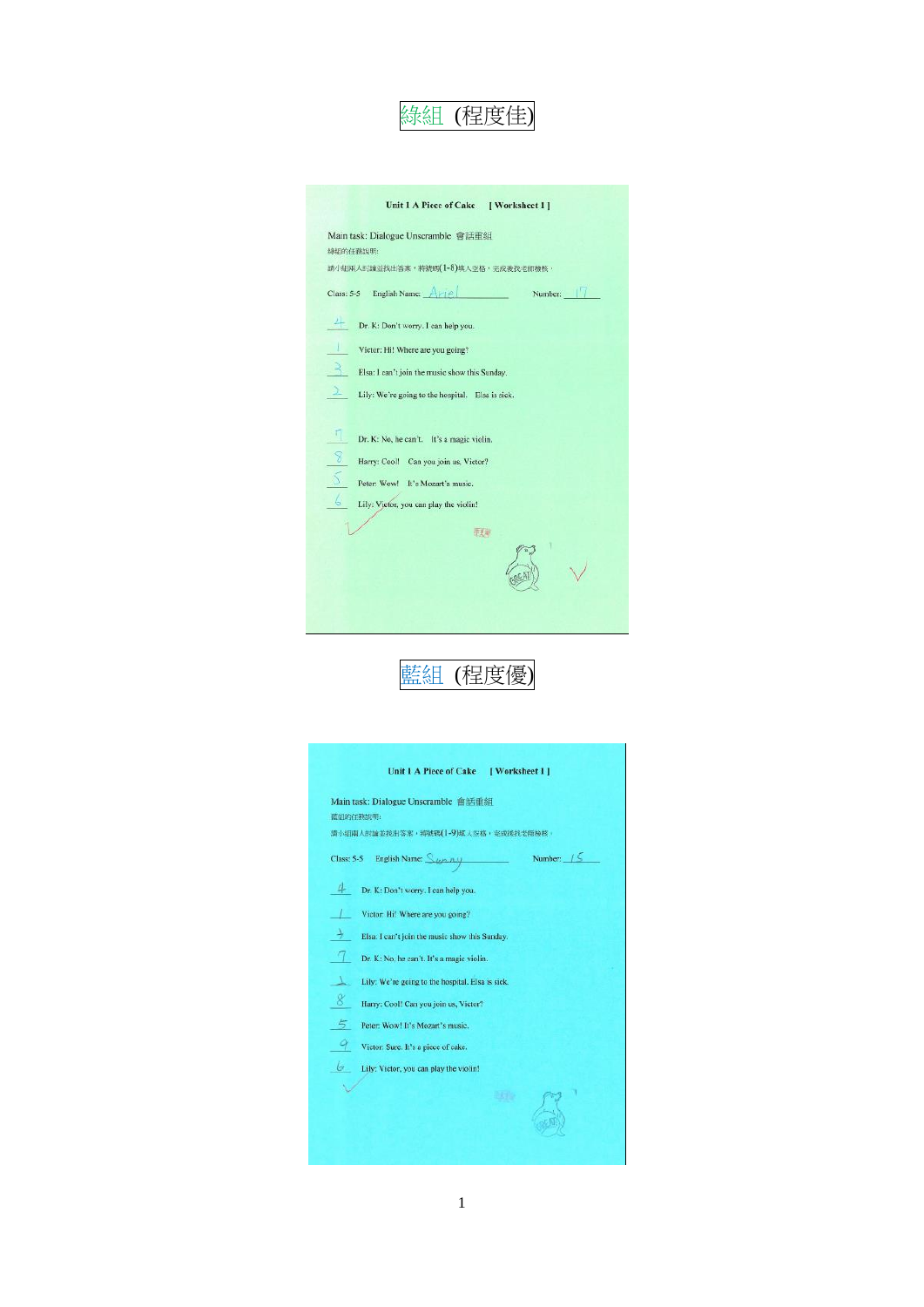## 紅組-待精進程度,主要以中文及圖畫表達

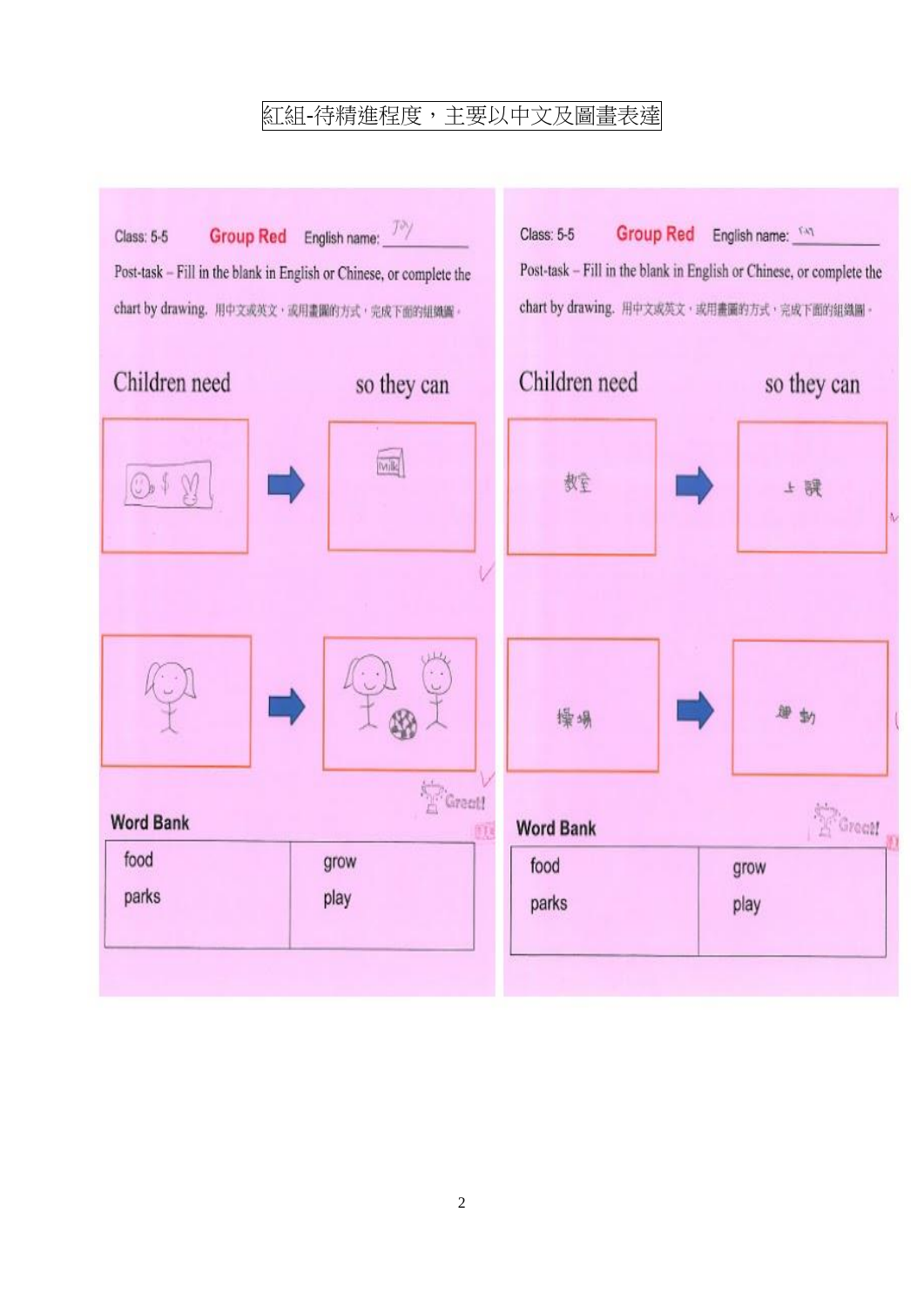### 黃組-中等程度,以圖畫、中文及英文單字表達

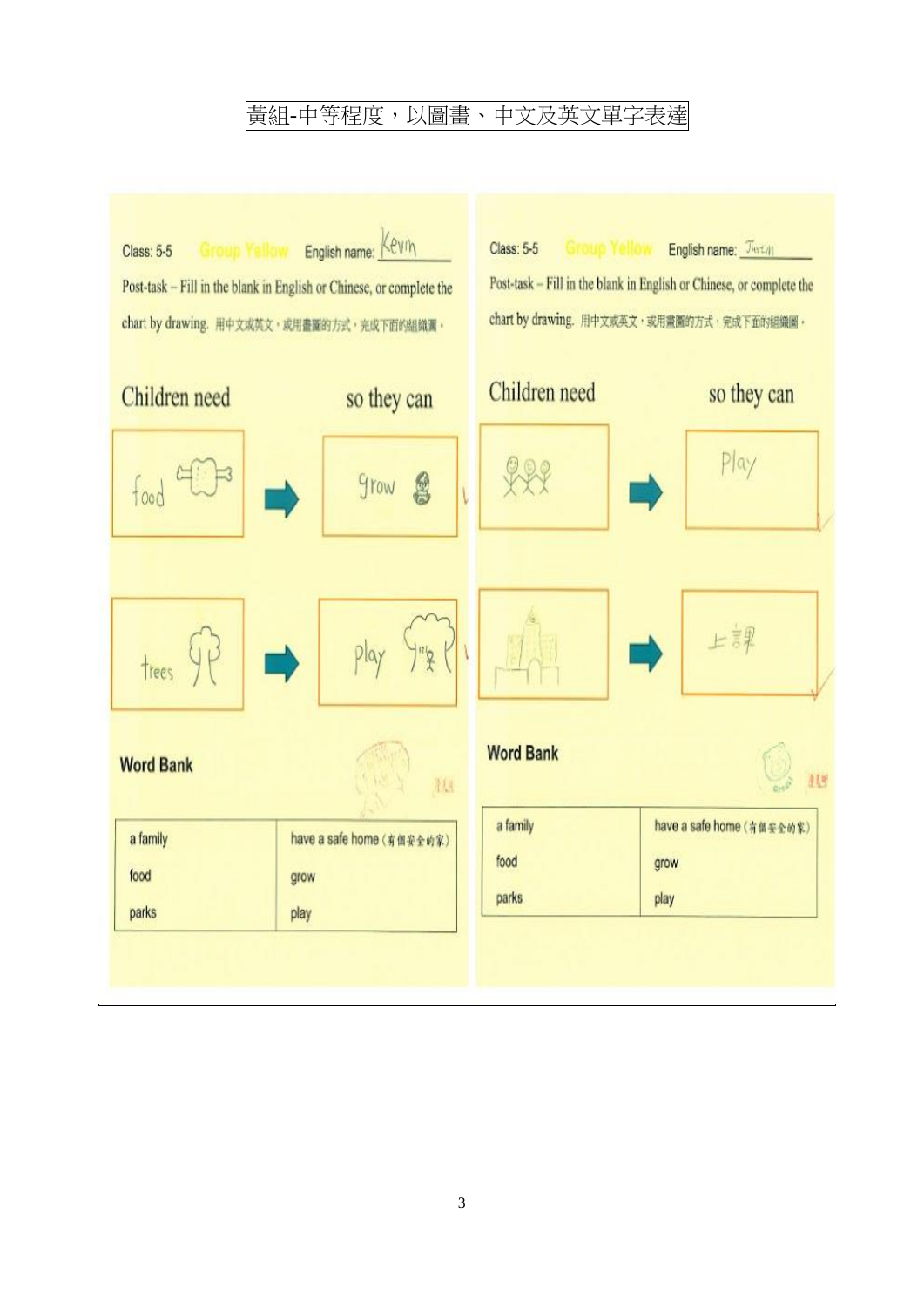## 綠組-良好程度,以中文及英文單字表達

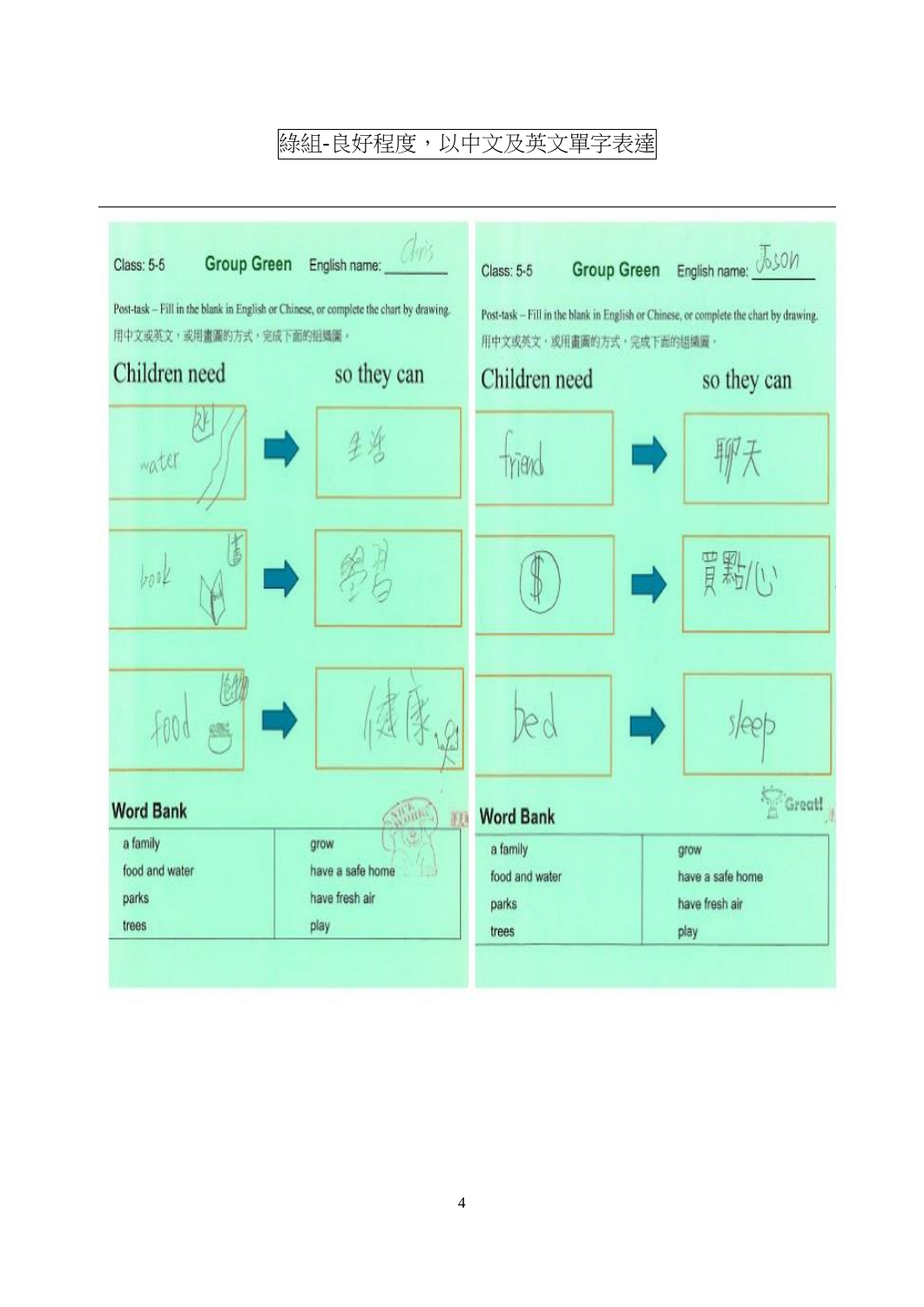## 藍組-優異程度,能夠以英文單字及片語表達

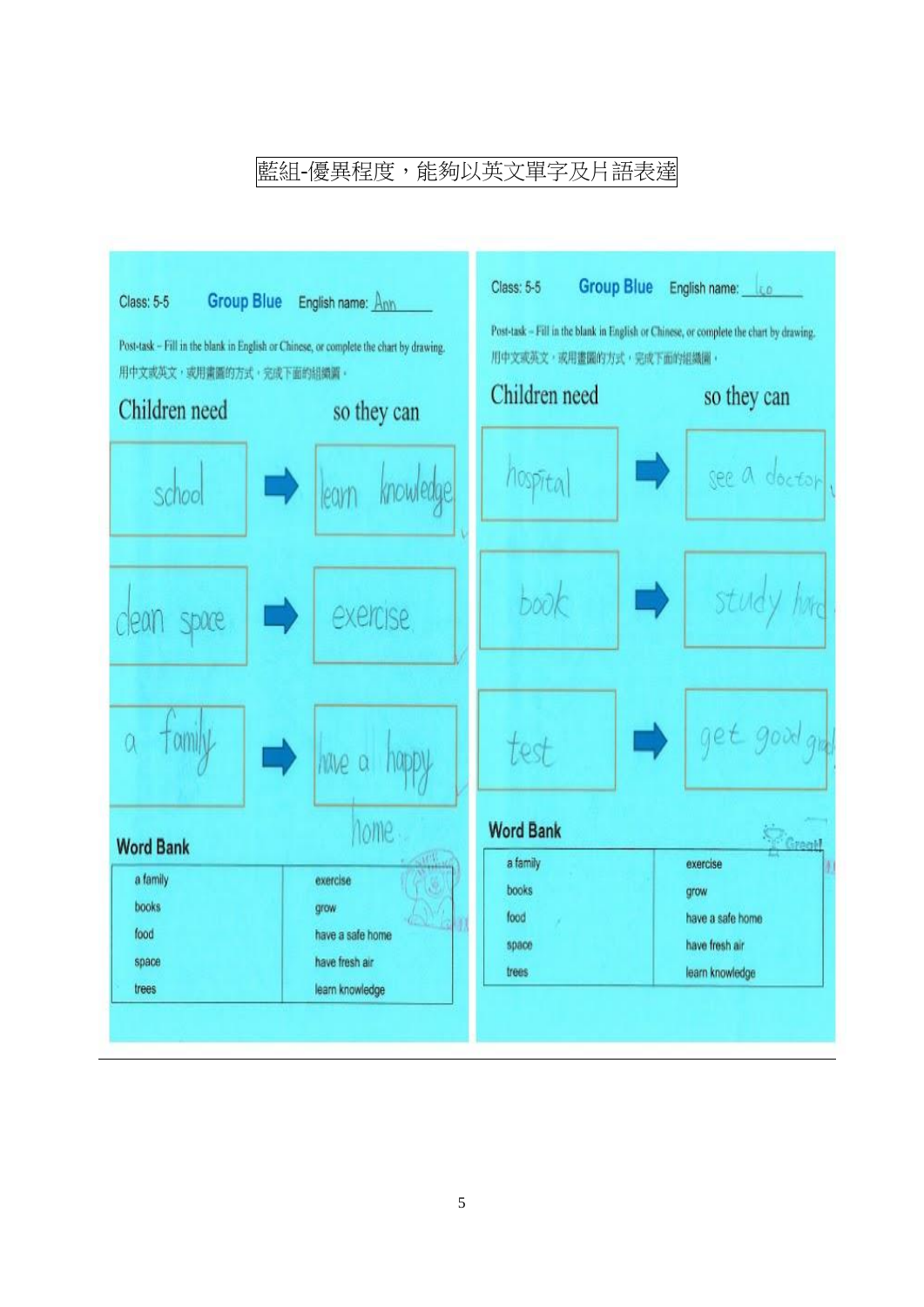### 海報 1- 聯結會話內容與人權概念



## 海報 2- 權利與責任:思辯與分類



### 海報 3-權利與責任分類便利貼

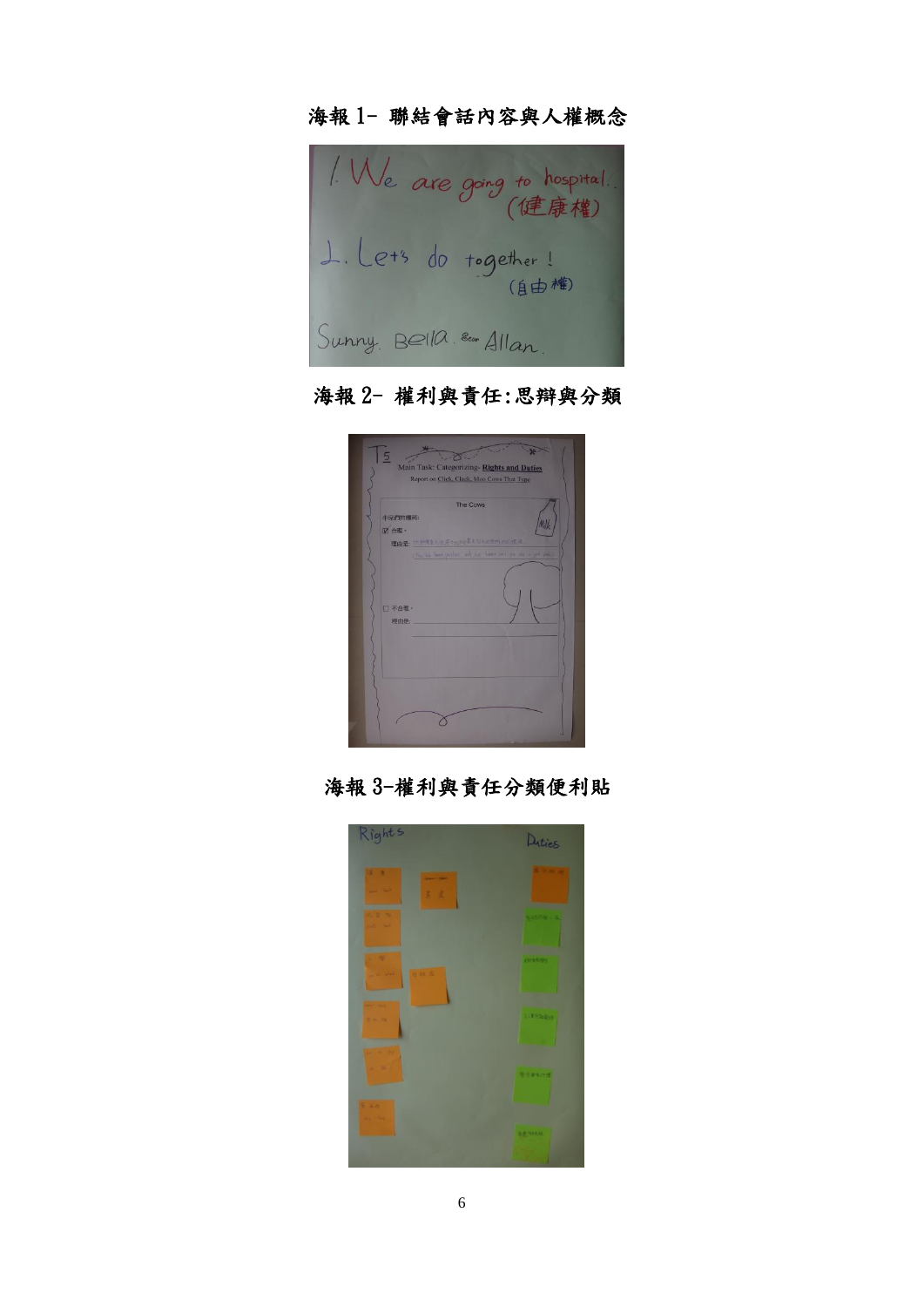# 【學習單】

(一) 分級學習單--紅組與黃組

### Period 1

Unit 1 A Piece of Cake

### Main task: Dialogue Unscramble

紅組與黃組的任務說明: 請小組兩人討論並找出答案,將號碼填入括弧,完成後找老師檢 核。

Elsa: I can't join the music show this Sunday. \_\_\_\_\_\_ Victor: Hi! Where are you going? Lily: We're going to the hospital. Elsa is sick. \_\_\_\_\_\_ Dr. K: Don't worry. I can help you.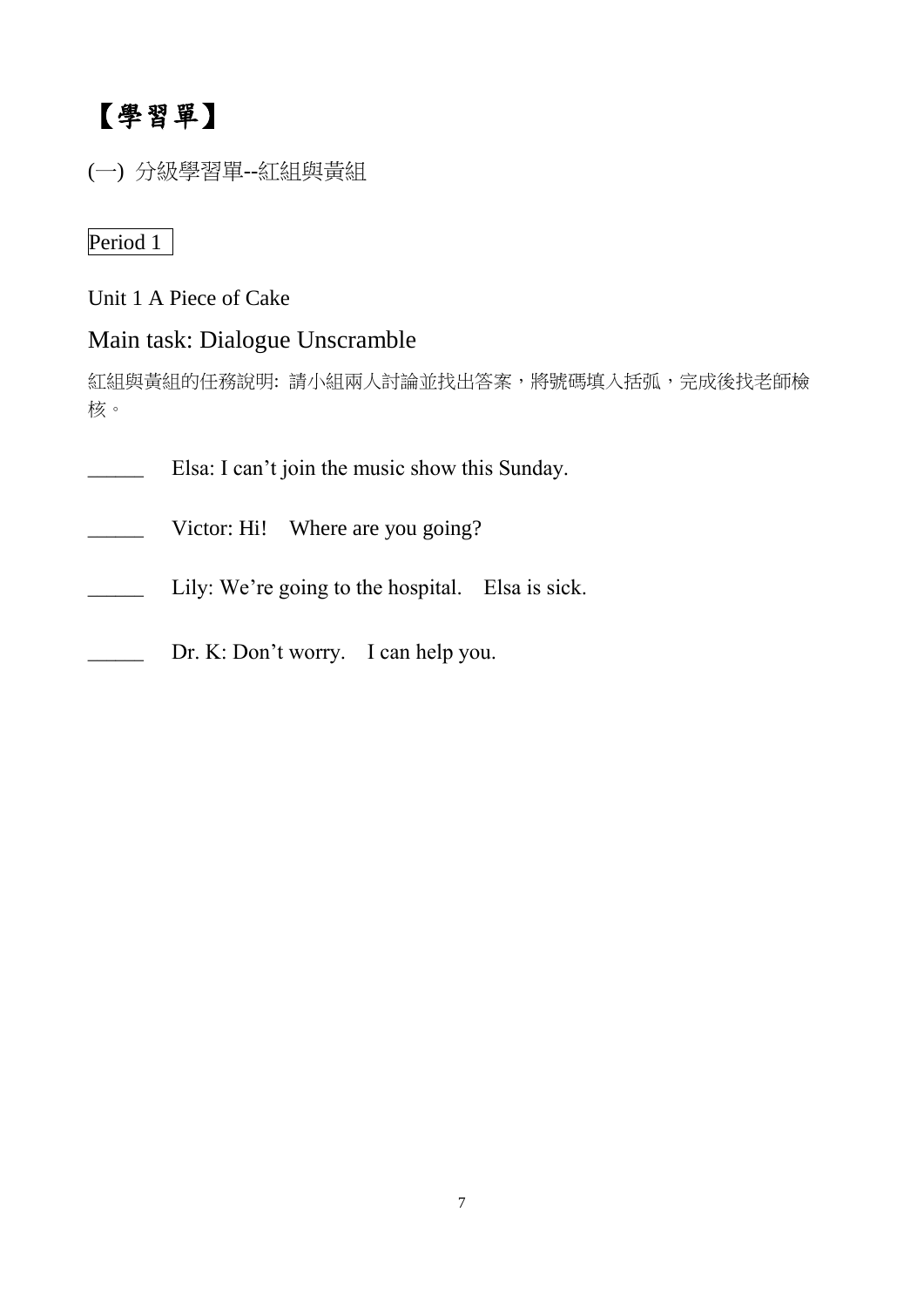### (二) 分級學習單—綠組與藍組

#### Period 1

Unit 1 A Piece of Cake

### Main task: Dialogue Unscramble

綠組與藍組的任務說明: 請小組兩人討論並找出答案,將號碼填入空格,完成後找老師檢 核。

- Elsa: I can't join the music show this Sunday.
- Dr. K: Don't worry. I can help you.
- Victor: Hi! Where are you going?
- Lily: We're going to the hospital. Elsa is sick.
- Dr. K: No, he can't. It's a magic violin.
- Harry: Cool! Can you join us, Victor?
- Peter: Wow! It's Mozart's music.
- Victor: Sure. It's a piece of cake.
- Lily: Victor, you can play the violin!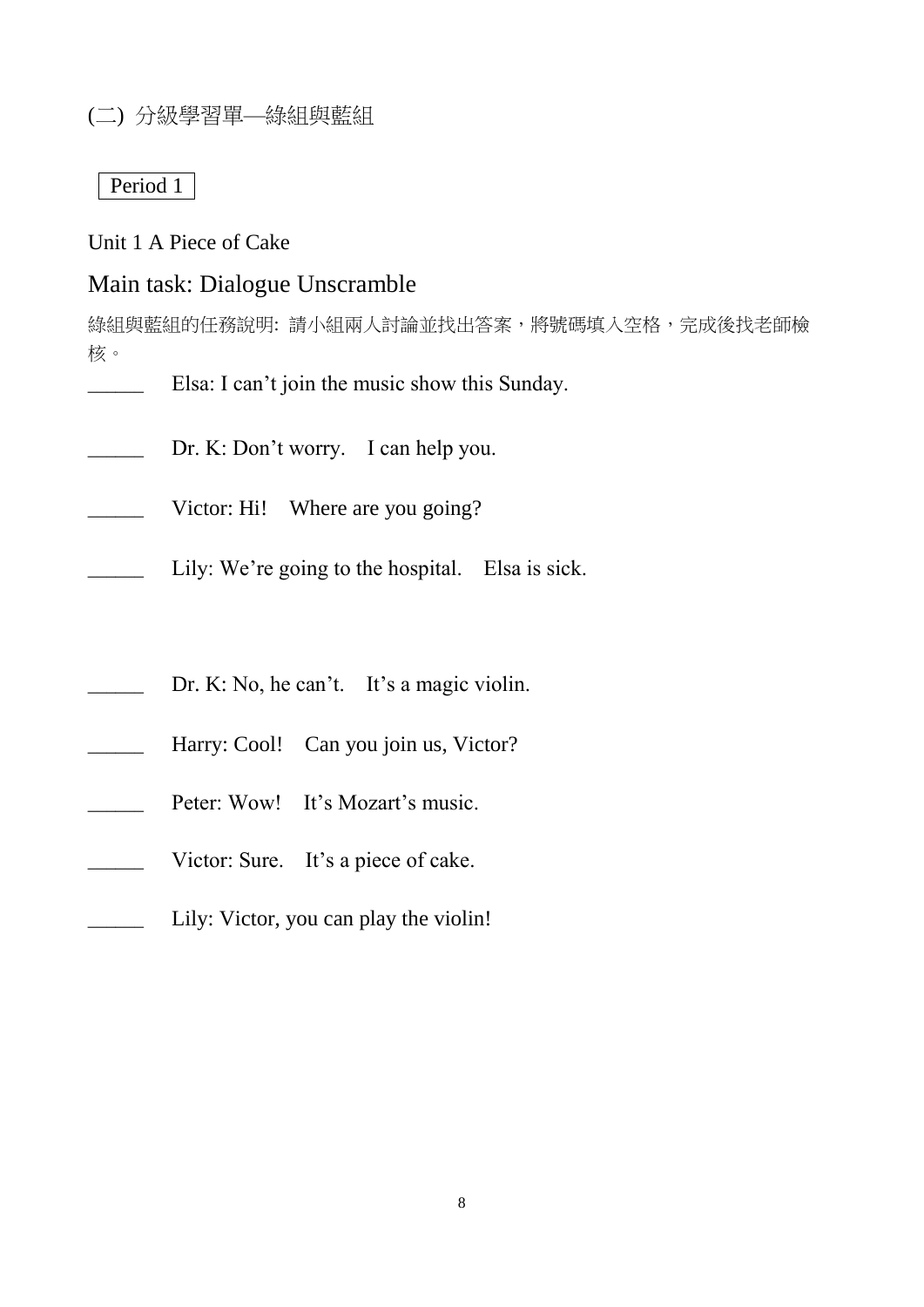## **Post-task –**

Fill in the blank in English or Chinese, or complete the chart by drawing. 請小朋友用中文或英文,或用畫圖的方式,完成下面的組織圖。

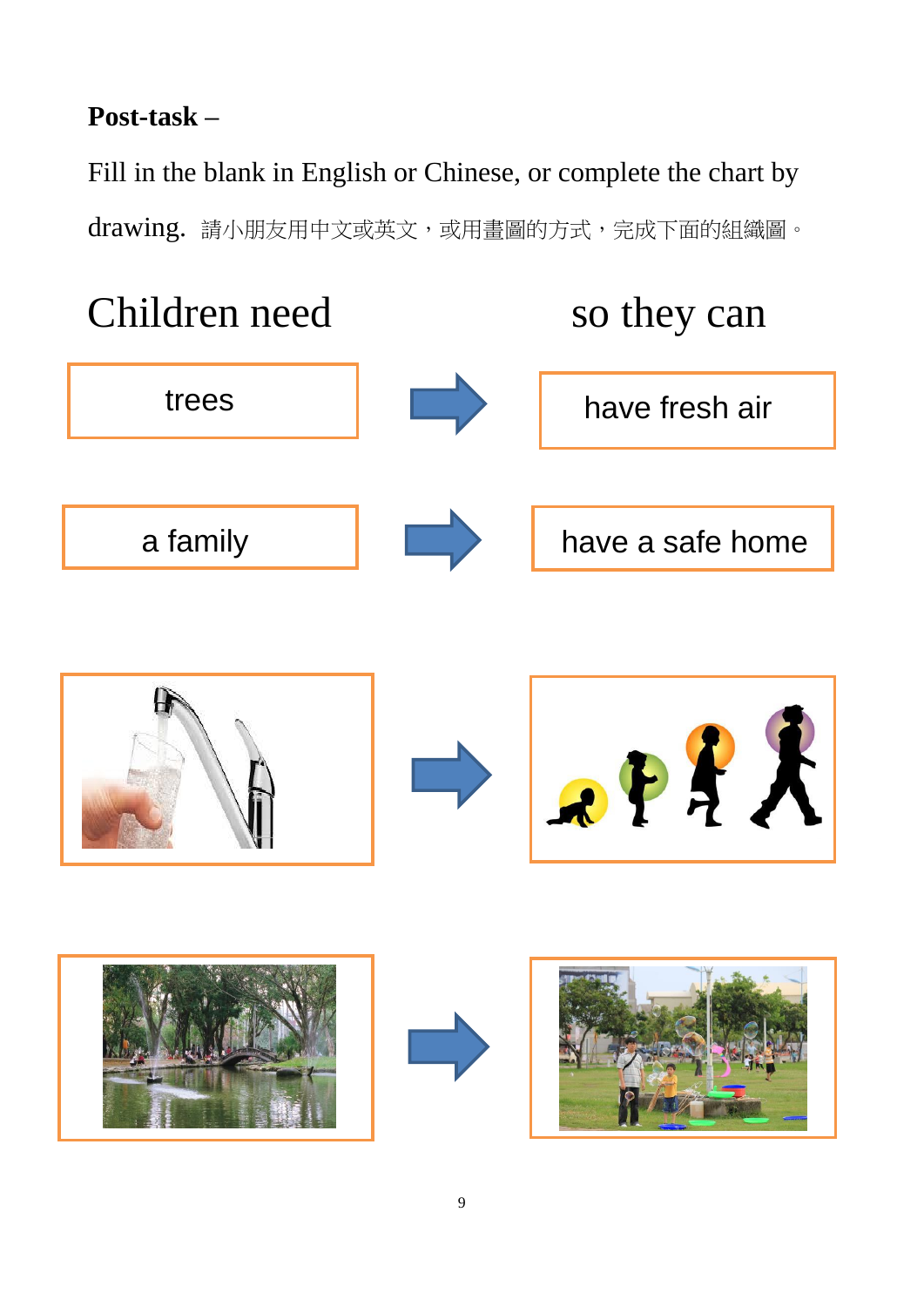# Class: 5-5 **Group Red** English name: \_\_\_\_\_\_\_\_\_\_\_\_\_\_ Post-task – Fill in the blank in English or Chinese, or complete the chart by drawing. 用中文或英文,或用畫圖的方式,完成下面的組織圖。

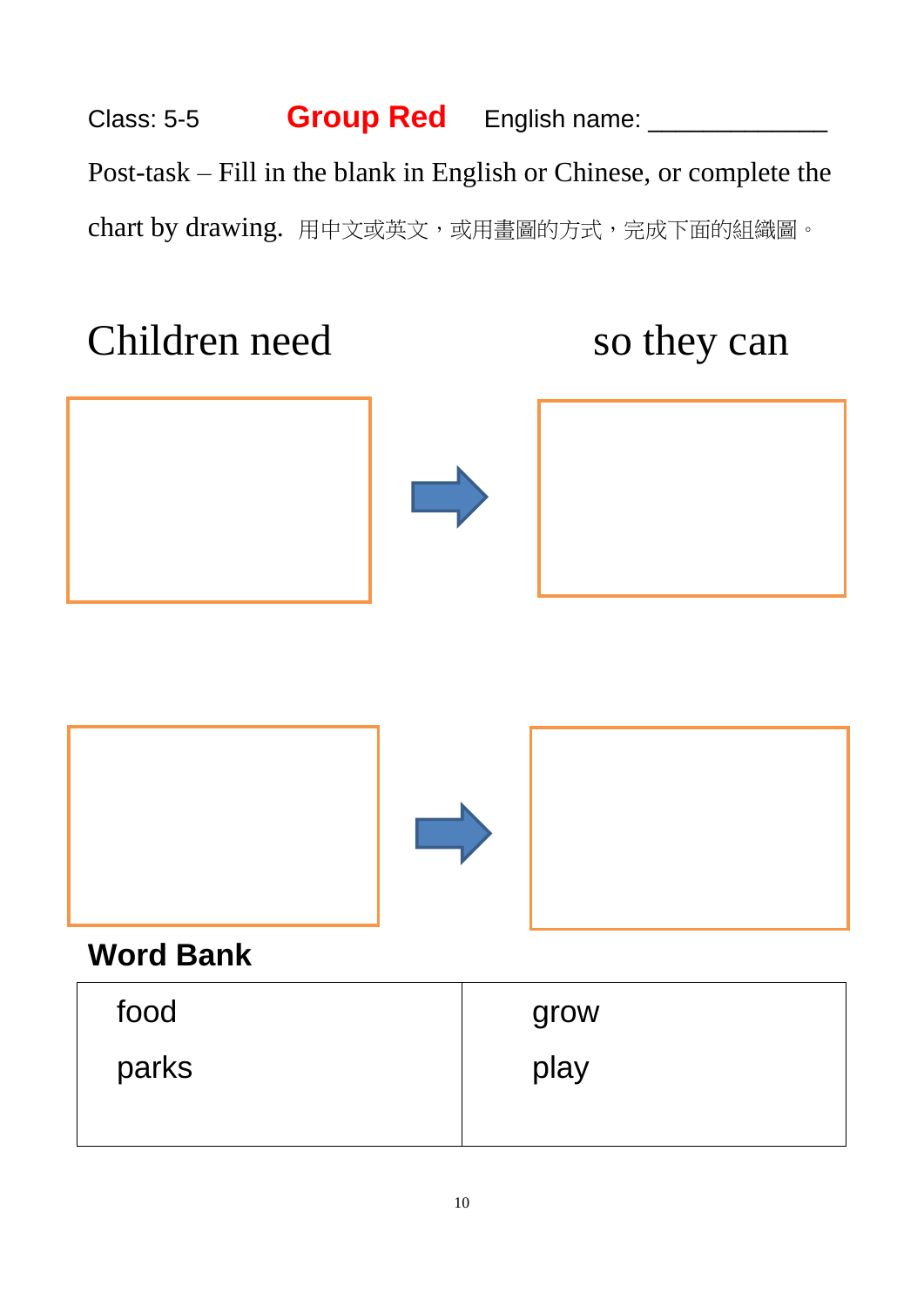# Class: 5-5 **Group Yellow** English name: \_\_\_\_\_\_\_\_\_\_\_\_\_ Post-task – Fill in the blank in English or Chinese, or complete the chart by drawing. 用中文或英文,或用畫圖的方式,完成下面的組織圖。



# **Word Bank**

| a family | have a safe home (有個安全的家) |
|----------|---------------------------|
| food     | grow                      |
| parks    | play                      |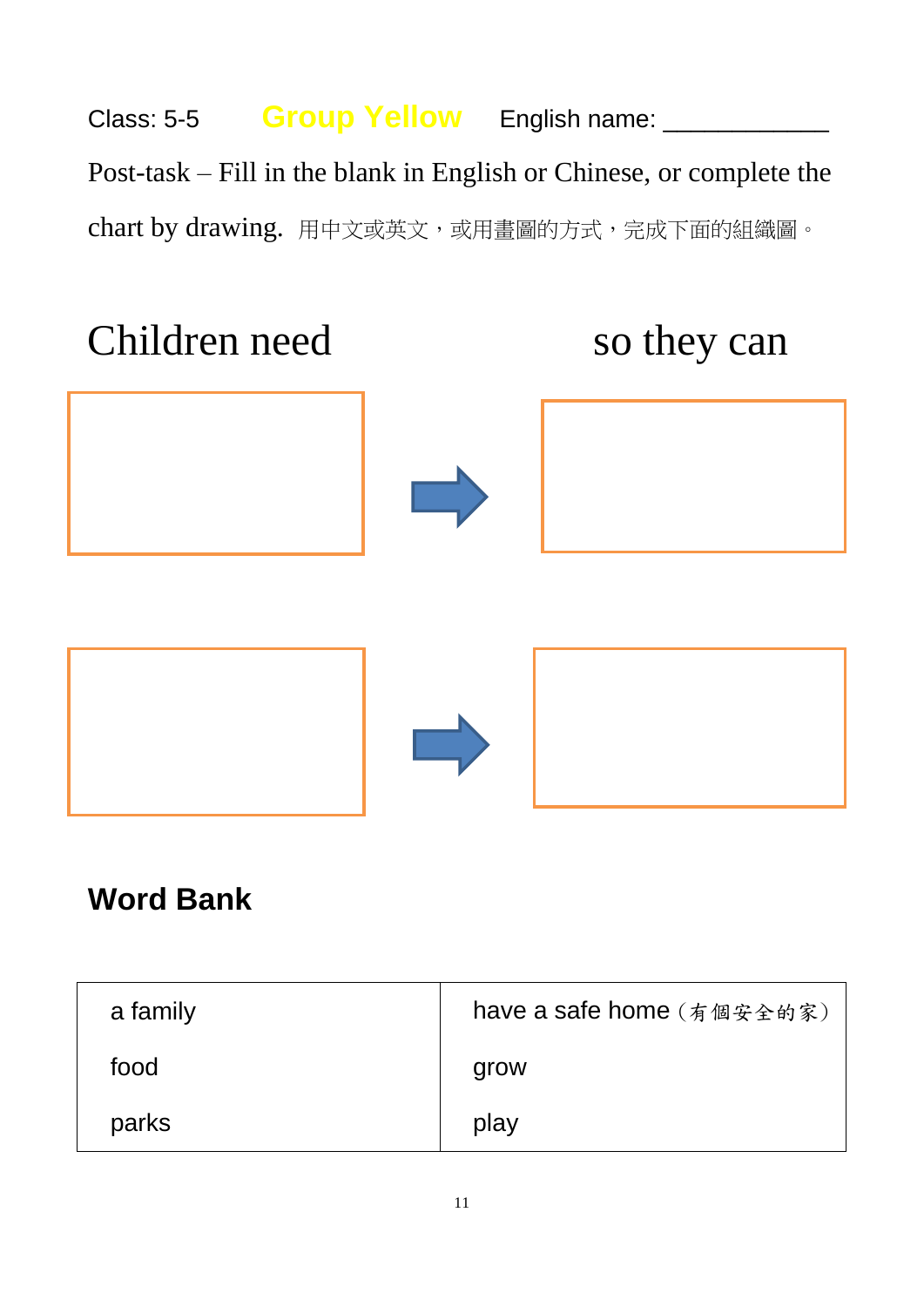# Class: 5-5 **Group Green** English name: \_\_\_\_\_\_\_\_\_\_

Post-task – Fill in the blank in English or Chinese, or complete the chart by drawing. 用中文或英文,或用畫圖的方式,完成下面的組織圖。



# **Word Bank**

| a family       | grow             |
|----------------|------------------|
| food and water | have a safe home |
| parks          | have fresh air   |
| trees          | play             |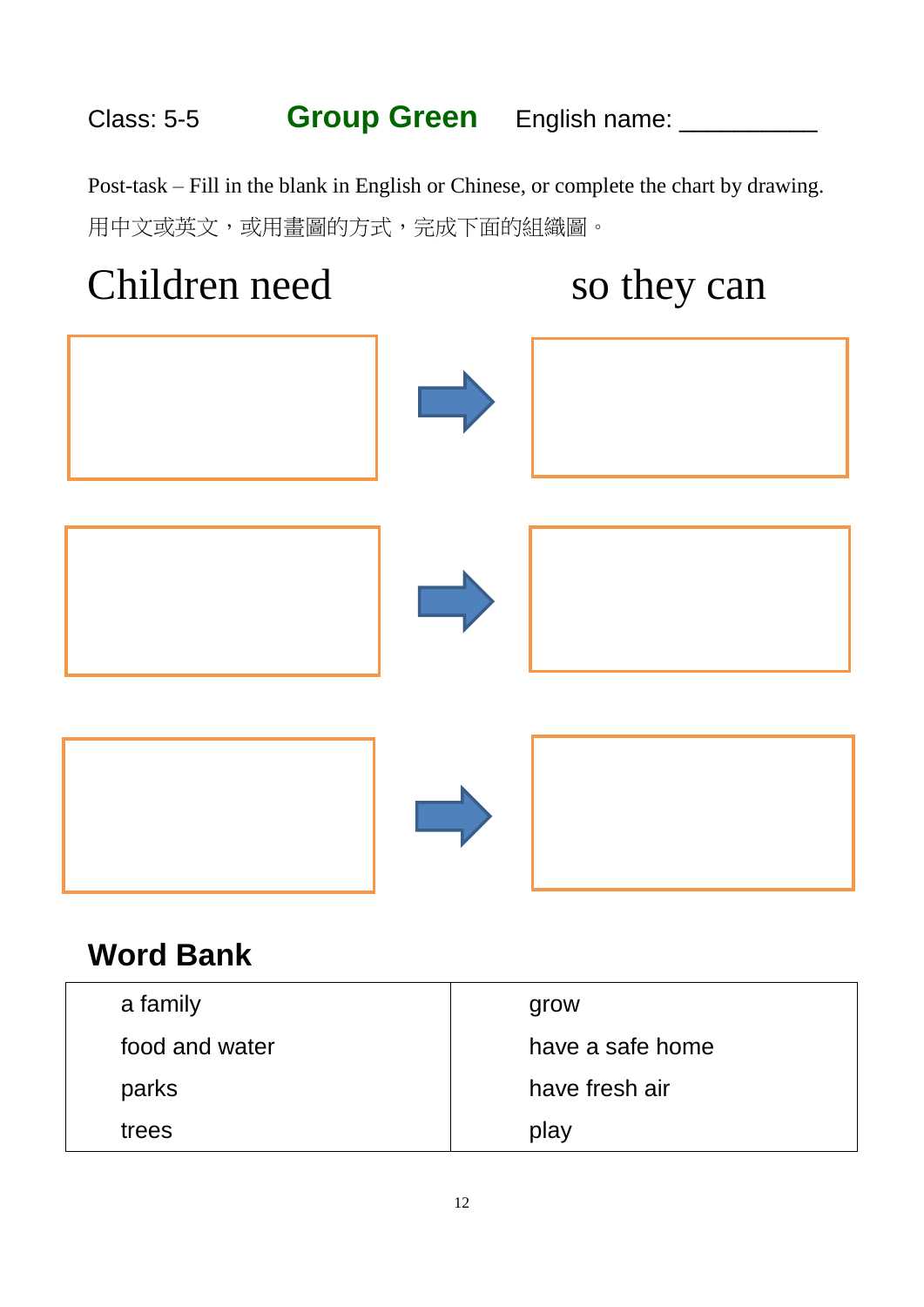# Class: 5-5 **Group Blue** English name: \_\_\_\_\_\_\_\_\_\_

Post-task – Fill in the blank in English or Chinese, or complete the chart by drawing. 用中文或英文,或用畫圖的方式,完成下面的組織圖。



# **Word Bank**

| a family | exercise         |
|----------|------------------|
| books    | grow             |
| food     | have a safe home |
| space    | have fresh air   |
| trees    | learn knowledge  |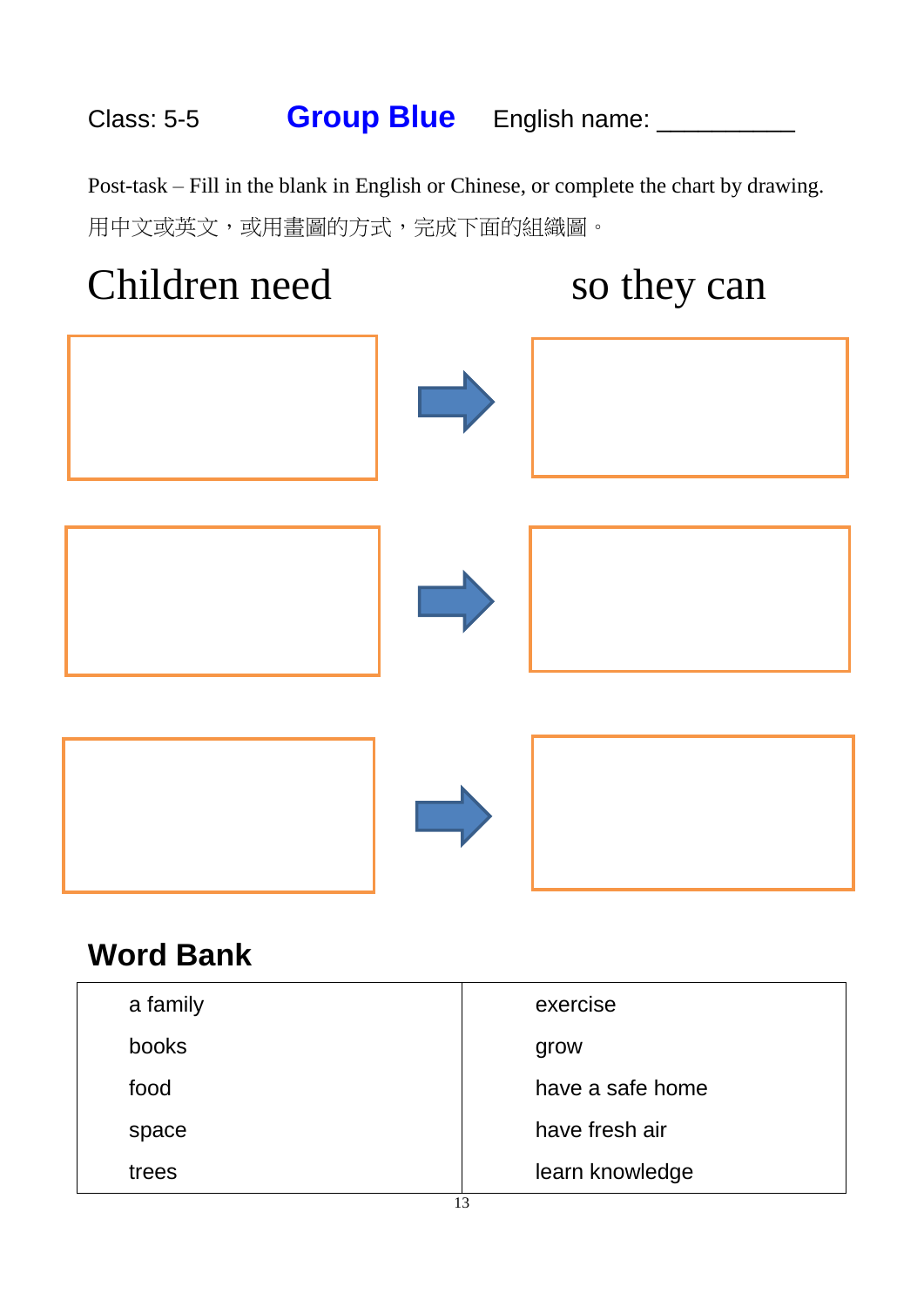# Main Task – Categorizing **Rights and Duties**

# Click, Clack, Moo Cows that Type

# **Class: 5-5 Team members:**

| Rights (權利)  | Duties (責任)           |
|--------------|-----------------------|
|              | Farmer should give    |
| 牛群們有表達意見的權利。 | blankets to the cows. |
|              |                       |
|              |                       |
|              |                       |
|              |                       |
|              |                       |
|              |                       |
|              |                       |
|              |                       |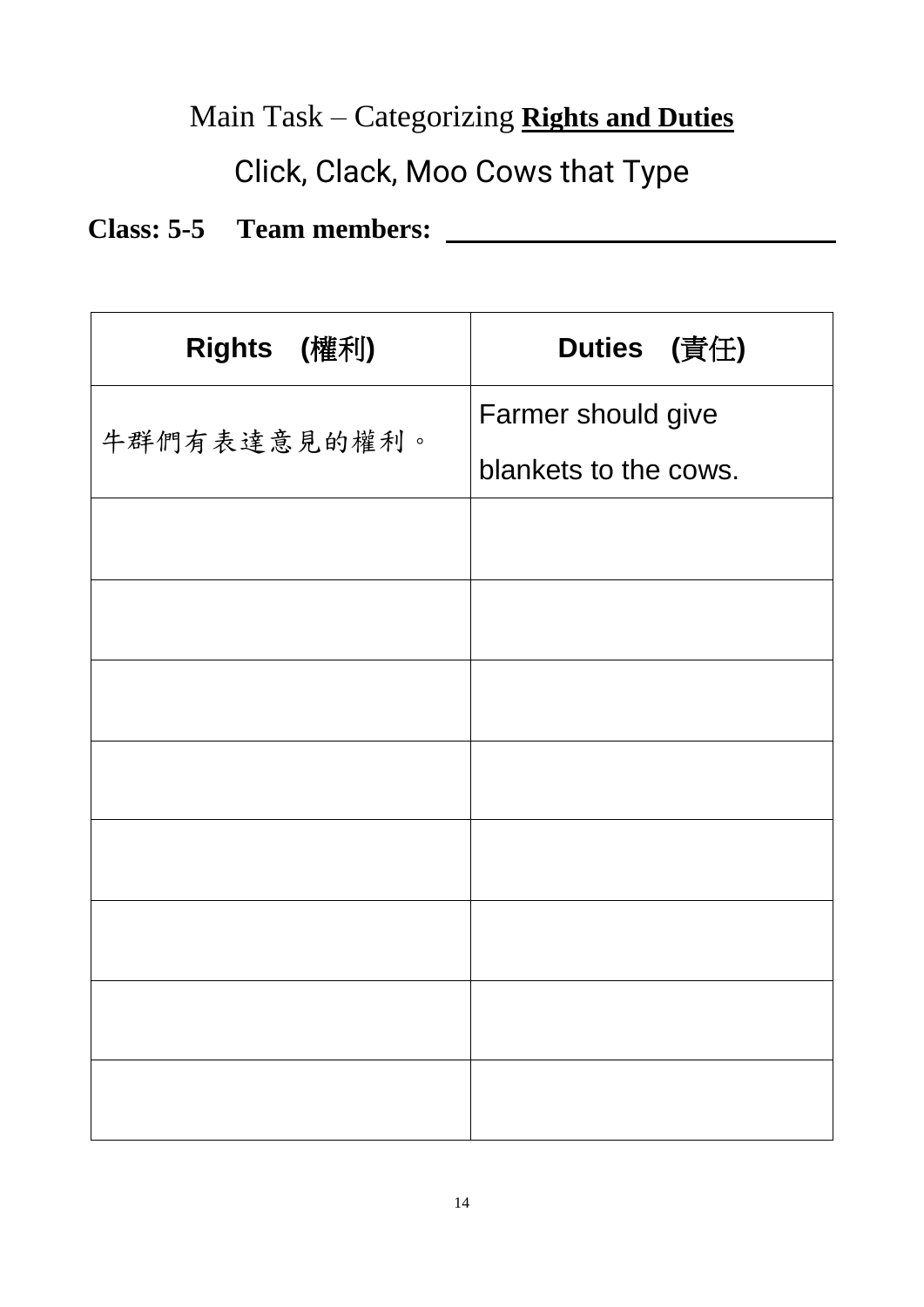## Period 3 Post-Task: Retelling

Class: 5-5 Team members:

Click, Clack, Moo Cows that Type

## **Rights and Duties**

Use the sentence pattern and write down the rights and duties of

the farmer and cows.

Examples:

The farmer's rights:

-He should give blankets to the cows.

-

-

The cow's rights:

-They have the right to say their opinions.

The farmer's duties:

-He should give blankets to the ducks.

-

The duck's duties:

- They should <u>lay eggs.</u>